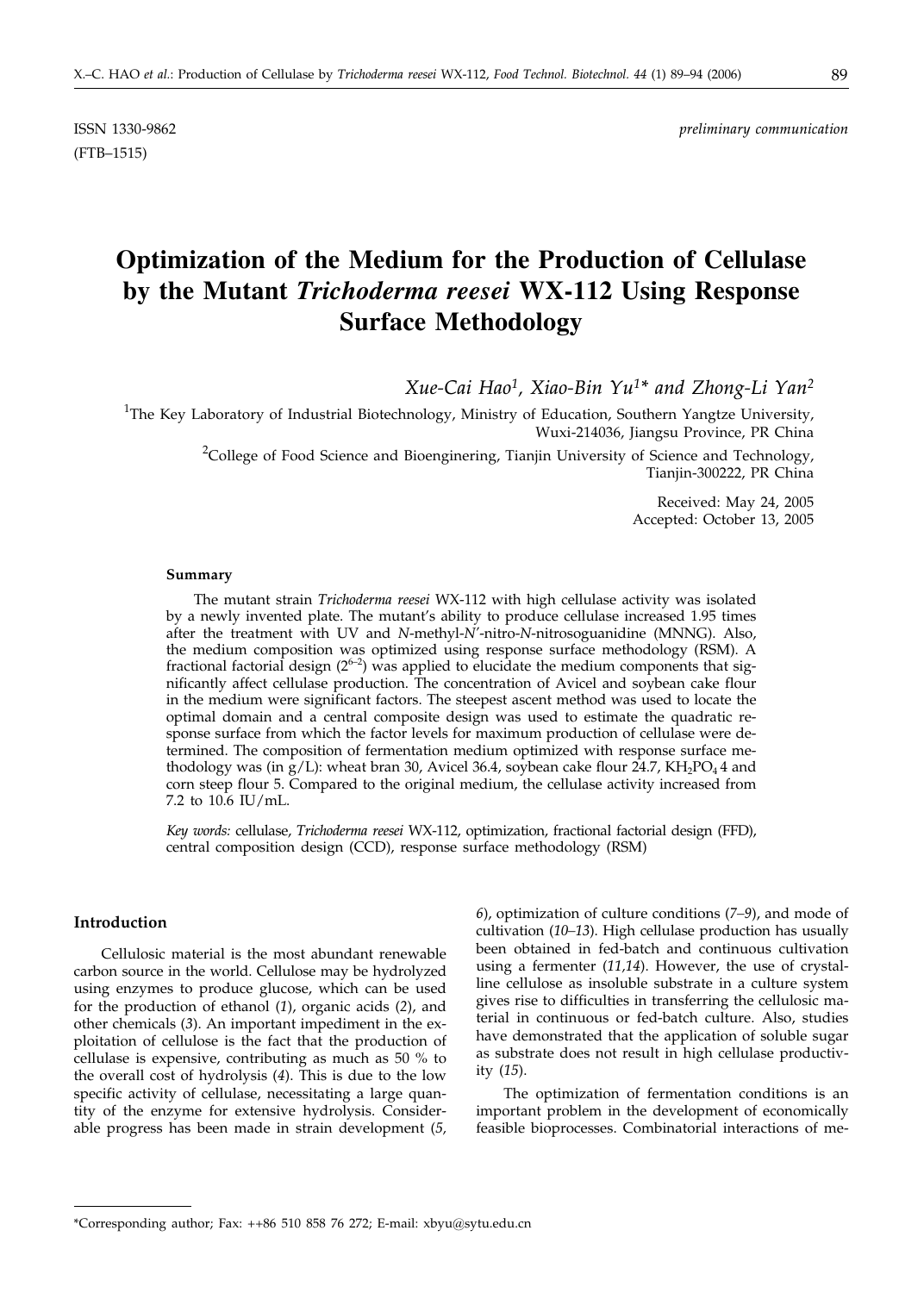dium components with the production of the desired compound are numerous and the optimum processes may be developed using an effective experimental design procedure. Response surface methodology (RSM), which is a collection of statistical techniques for designing experiments, building models, evaluating the effects of factors and searching for the optimum conditions, has successfully been used in the optimization of bioprocesses (*16*–*20*).

The objective of this work was to apply RSM to evaluate the effects of the medium components on cellulase production by the mutant *T. reesei* WX-112 and to search for the optimal medium composition for attaining a higher cellulase yield.

## **Materials and Methods**

## *Microorganisms*

*T. reesei* RUT C-30 was obtained from the Culture Collection Center of Southern Yangtze University. The strain of *T. reesei* WX-11*2*, an active producer of cellulase, is a mutant derived from *T. reesei* RUT C-30. It was maintained on slants of potato dextrose agar (PDA) and subcultured every month.

## *Production of mutants*

The parent strain (*T. reesei* RUT C-30), with high cellulase activity, was subjected to mutagenesis with UV, and *N*-methyl-*N'*-nitro-*N*-nitrosoguanidine (MNNG) as reported previously (*5*). The irradiated spores were plated out on the cellulose agar surface and incubated at 28 °C for 2 to 3 days until clear zones around three to four colonies were observed. The colonies with large zones of clearance were subcultured on PDA and tested for the production of cellulase in shake flasks.

## *Plate-clearing assay*

A kind of very simple and highly efficient plate invented by the authors was used to screen for hypercellulase-producing mutants. The basic medium consists of ball milled cellulose and 2 % agar. A concentration of 0.5 % L-sorbose was added to this plate because it had been reported that L-sorbose could inhibit the mycelium growth and induce the production of cellulase (*21*). The plates were seeded with the irradiated spores and incubated at 28 °C for only 2 to 3 days, after which clear zones could be observed only around colonies of the

Table 1. Factors and coded values of FFD

mutant strains. This is due to the more immediate hydrolysis of the cellulose in the vicinity of the colonies of the mutant strains, as a result of the greater cellulase production by these colonies.

## *Cellulase production*

For the preparation of inoculum, 5.0 mL of a spore suspension (containing 108 conidia/mL) of *T. reesei* WX- -112 was inoculated into 100 mL of the seed medium containing (in  $g/L$ ): wheat bran 15, Avicel 10, soybean cake flour 10,  $KH_2PO_4$  3, corn steep flour 5, CaCl<sub>2</sub> 0.3 and  $MgSO_4$ ·7H<sub>2</sub>O 0.3, in a 250-mL conical flask, the initial pH of the medium was adjusted to pH=5.4 by citrate buffer, and cultured at 30  $^{\circ}$ C and 180 rpm for two days. Small scale experiments were carried out in 500-mL conical flasks with 100 mL of fermentation medium. The inoculum volume ratio was 10 %, and the flasks were shaken at 150 rpm and 29 °C for 7 days.

#### *Enzyme assay*

Filter paper activity (FPA) and carboxymethyl cellulose (CMC) activity were determined according to the method of the International Union of Pure and Applied Chemistry (IUPAC) and expressed as international units (IU). One international unit of cellulase activity is the amount of enzyme that forms 1 µmol glucose (reducing sugars as glucose) per minute during the hydrolysis reaction. Reducing sugar was determined by the dinitrosalicylic acid (DNS) method (*22*).

## *Experimental design and optimization*

RSM consists of a group of empirical techniques devoted to the evaluation of relations existing between a cluster of controlled experimental factors and the measured responses, according to one or more selected criteria (*23–25*). A prior knowledge and understanding of the process and the process variables under investigation are necessary for achieving a more realistic model. A  $2^{6-2}$  fractional factorial designs (FFD) was used to pick factors that influence cellulase production significantly and insignificant ones were eliminated in order to obtain a smaller, more manageable set of factors. In FFD, the range and the levels of the variables investigated in this study are given in Table 1. The central values (zero level) chosen for experimental design were (in g/L): wheat bran 30, Avicel 25, soybean cake flour 20,  $KH_2PO_4$  4, yeast extract (YE) 10 and corn steep flour 5. In develop-

| Variables $/(g/L)$ | Symbol     |       | Range and levels |    |    |  |
|--------------------|------------|-------|------------------|----|----|--|
|                    | Real       | Coded | $-1$             |    |    |  |
| wheat bran         | 7<br>$L_1$ | $X_1$ | 20               | 30 | 40 |  |
| Avicel             | $Z_{2}$    | $X_2$ | 15               | 25 | 35 |  |
| soybean cake flour | $Z_3$      | $X_3$ | 10               | 20 | 30 |  |
| $KH_2PO_4$         | $Z_4$      | $X_4$ |                  |    | 6  |  |
| YE                 | $Z_5$      | $X_5$ | 5                | 10 | 15 |  |
| corn steep flour   | $L_6$      | $X_6$ |                  |    |    |  |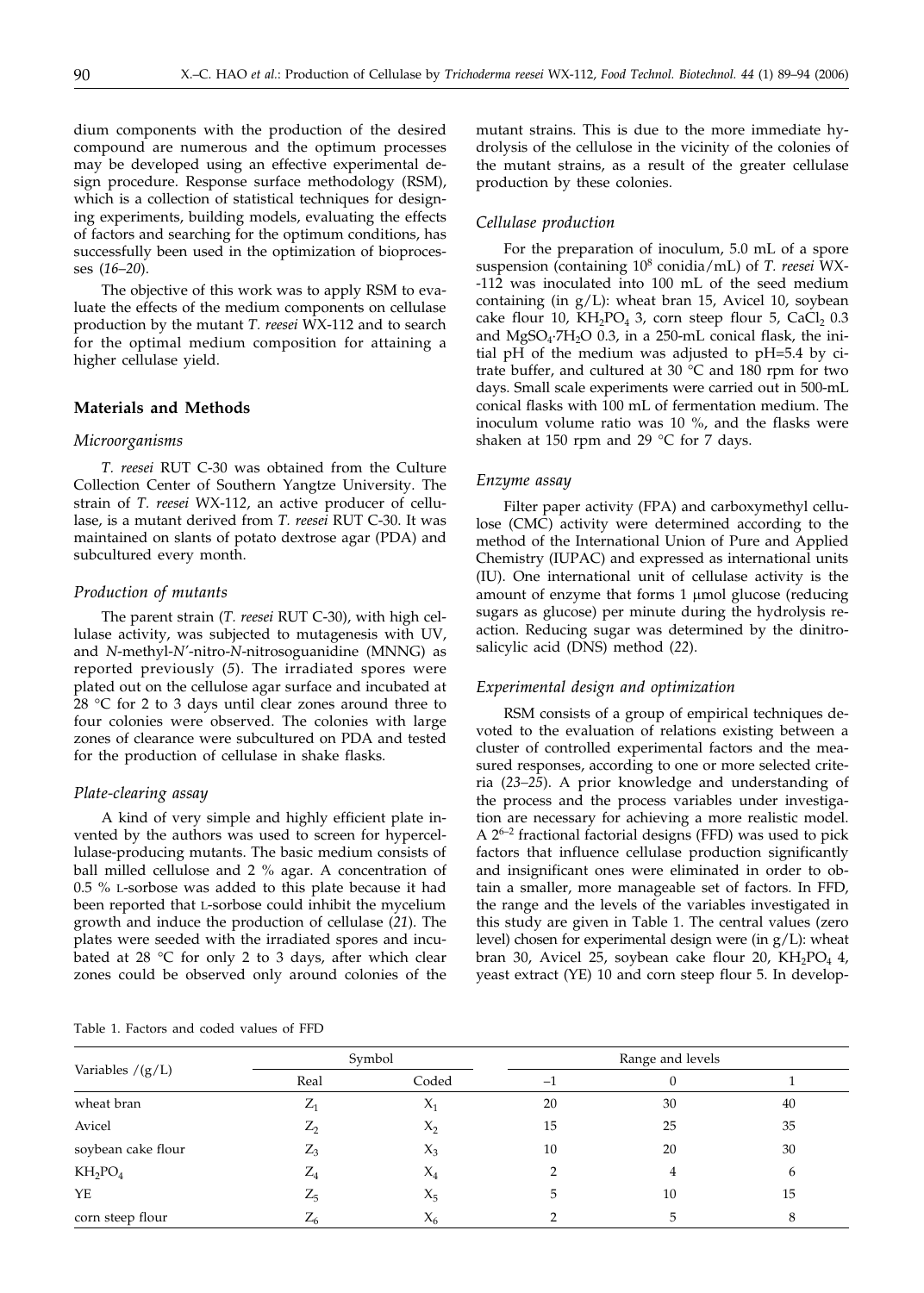ing the regression equation, the test variables were coded according to the equation:

$$
X_{i} = (Z_{i} - Z_{oj}) / \Delta_{i}
$$

where  $X_i$  is the coded value of the independent variable,  $Z_i$  is the real value of the independent variable,  $Z_{oi}$  is the real value of the independent variable on the centre point and  $\Delta_i$  is the step change value. The linear model obtained is expressed as follows:

$$
y = \beta_0 + \sum_{j=1}^{3} \beta_j X_j
$$
 (2)

where y is the predicted response,  $X_i$  are input variables which influence the response variable y;  $\beta_0$  is the intercept;  $\beta_j$  is the jth linear coefficient.

If the mean of the center points exceeds the mean of the factorial points, the optimum would be near or within the experimental design space. If the mean of the center points was less than the mean of the factorial points, the optimum would be outside the experimental design space and the method of the steepest ascent should be applied. The direction of the steepest ascent is parallel to the normal contour line of response curve of the model (Eq. 1) and passes through the center point of FFD. Increment is direct ratio to regression coefficients  $\beta_j$ . Experiments were performed along the steepest ascent path until the response did not increase any more. This point would be near the optimal point and can be used as center point to optimize the medium.

Once critical factors were identified via screening and significant gross curvature was detected in the design space, the central composite design was proceeded to obtain a quadratic model, consisting of trials plus a star configuration to estimate quadratic effects and central points to estimate the pure process variability and reassess gross curvature, with cellulase production as response. For two factors, the model obtained was expressed as follows:

$$
y = \beta_0 + \beta_1 X_1 + \beta_2 X_2 + \beta_{11} X_{11}^2 + \beta_{22} X_{22}^2 + \beta_{12} X_{12} / 3
$$

where y is the measured response,  $\beta_0$  is the intercept term,  $\beta_1$  and  $\beta_2$  are linear coefficients,  $\beta_{12}$  is the interactive coefficient,  $\beta_{11}$  and  $\beta_{22}$  are quadratic coefficients, and  $X_1$  and  $X_2$  are coded independent variables. Low and high factor settings are coded as  $-1$  and 1, the midpoint is coded as 0. The factor settings of trails that ran along axes drawn from the middle of the cube through the centers of each face of the tube are coded as 1.414 or –1.414. The experimental design and results are presented in Table 2. The SAS software, version 8.0 was used for regression and graphical analyses of the data obtained. The optimal concentrations of the critical medium components were obtained by ridge analysis and also by analysing the contour plots. The statistical analysis of the model was performed in the form of analysis of variance (ANOVA).

## **Results and Discussion**

#### *Obtaining the mutants*

The mutation program was begun with UV light and MNNG individually and in combination as muta-

| Run            | $X_2$          | $X_3$        | FPA / (IU/mL) |
|----------------|----------------|--------------|---------------|
| $\mathbf{1}$   | $-1$           | $-1$         | 7.9           |
| $\overline{2}$ | $-1$           | $\mathbf 1$  | 6.4           |
| 3              | $\mathbf{1}$   | $-1$         | 7.1           |
| $\bf 4$        | $\mathbf{1}$   | $\mathbf{1}$ | 6.5           |
| 5              | $-1.41$        | 0            | 9.1           |
| 6              | 1.41           | 0            | 6.1           |
| 7              | $\mathbf{0}$   | $-1$         | 8.0           |
| 8              | 0              | 1.41         | 6.3           |
| 9              | $\overline{0}$ | 0            | 10.6          |
| 10             | $\overline{0}$ | 0            | 10.6          |
| 11             | $\mathbf{0}$   | 0            | 10.4          |
| 12             | $\mathbf{0}$   | 0            | 10.5          |
| 13             | 0              | 0            | 10.2          |

Table 2. Design and results of central composition design (CCD)

gens. The combination of them proved to be successful and a cellulase hyperproducing mutant was isolated and named as *T. reesei* WX-112, whose ability to produce cellulase increased 1.95 times compared with the parent strain. The screening procedure of the cellulase-producing mutant strains is as follows:

*T. reesei* RUT C−30 (3.7 IU/mL) —<sup>UV light</sup>→ *T. reesei* RUT UV-15 (4.5 IU/mL) <del>− <sup>MNNG</sup> γ</del> *T. reesei* RUT NT-36 (5.9 IU/mL) MNNG *T. reesei* RUT WX-112 (7.2 IU/mL)

## *Fractional factorial design*

According to the results above and from primary studies (7,11), Avicel (X<sub>2</sub>) and soybean cake flour (X<sub>3</sub>) were selected as the main carbon and nitrogen source, adding wheat bran  $(X_1)$ , KH<sub>2</sub>PO<sub>4</sub>  $(X_4)$ , YE  $(X_5)$  and corn steep flour  $(X_6)$  to optimize the medium composition using  $2^{6-2}$  fractional factorial design. Coded values of factors, design and results of experiment were shown in Tables 1 and 3.

The factorial analysis of variance in Table 4 indicated that the concentration of Avicel  $(X_2)$  and soybean cake flour  $(X_3)$  are significant factors (p value of  $< 0.05$  was used as a cutoff point for significant differences) affecting cellulase production of *T. reesei* WX-112, while wheat bran,  $KH_2PO_4$ , YE and corn steep flour were considered non-significant ones. As YE has no significant effect on cellulase production and its price is high, it was eliminated from the medium. Interactions among variables were not significant. A linear regression equation could be obtained from the regression results of fractional factorial experiment:

$$
y = 7.588 - 0.147 X1 + 0.823 X2 + 0.366 X3 ++ 0.119 X4 + 0.079 X5 + 0.203 X6 / 4/
$$

The regression coefficients and determination coefficient (R2 ) for the linear regression model of cellulase production are presented in Table 4. The model was highly significant ( $p<0.01$ ) and adj. $R^2=0.941$ . The significant difference between the mean  $(7.6 \text{ IU/mL})$  of responses at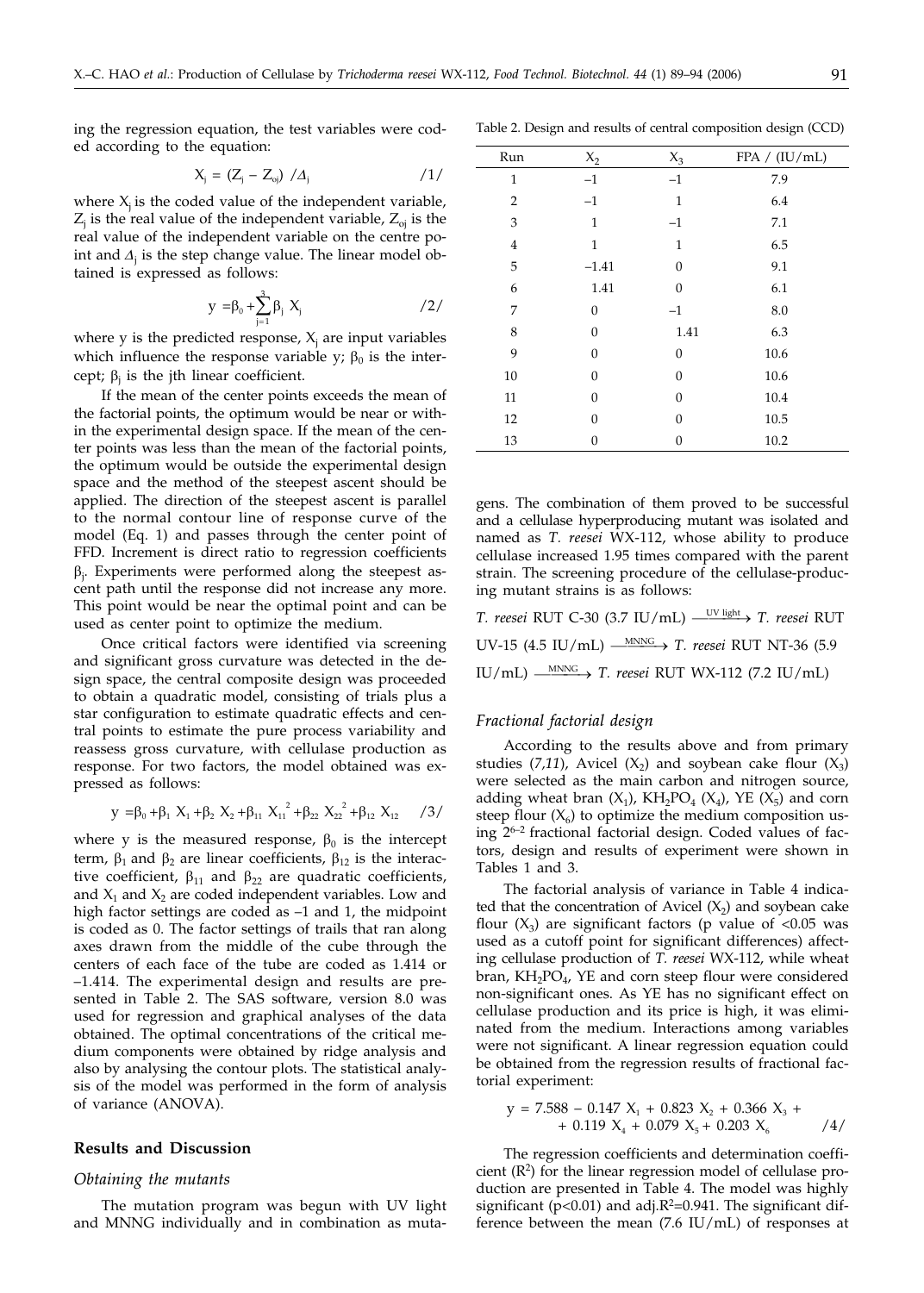| Run          | $\mathbf{X}_1$ | $\mathbf{X}_2$   | $\mathbf{X}_3$ | $\mathbf{X}_4$   | $\mathsf{X}_5$   | $\mathbf{X}_6$ | FPA/(IU/mL) |
|--------------|----------------|------------------|----------------|------------------|------------------|----------------|-------------|
| $\mathbf{1}$ | $-1$           | $-1$             | $-1$           | $-1$             | $-1$             | $-1$           | $6.0\,$     |
| $\sqrt{2}$   | $\mathbf{1}$   | $-1$             | $-1$           | $-1$             | $\mathbf{1}$     | $-1$           | $6.1\,$     |
| 3            | $-1$           | 1                | $-1$           | $-1$             | 1                | 1              | $7.8\,$     |
| 4            | $\mathbf{1}$   | 1                | $-1$           | $-1$             | $-1$             | 1              | $\ \, 8.4$  |
| 5            | $-1$           | $-1$             | $\mathbf{1}$   | $-1$             | $\mathbf{1}$     | 1              | 7.2         |
| 6            | $\mathbf{1}$   | $-1$             | $\mathbf{1}$   | $-1$             | $-1$             | 1              | $7.4\,$     |
| 7            | $-1$           | $\mathbf{1}$     | $\mathbf{1}$   | $-1$             | $-1$             | $-1$           | $9.0\,$     |
| 8            | $\mathbf{1}$   | $\mathbf{1}$     | $\mathbf{1}$   | $-1$             | $\mathbf{1}$     | $-1$           | 7.9         |
| 9            | $-1$           | $-1$             | $-1$           | $\mathbf{1}$     | $-1$             | $\mathbf{1}$   | $6.5\,$     |
| $10\,$       | $\mathbf{1}$   | $-1$             | $-1$           | $\mathbf{1}$     | $\mathbf{1}$     | $\mathbf{1}$   | 6.9         |
| $11\,$       | $-1$           | $\mathbf{1}$     | $-1$           | $\mathbf{1}$     | $\mathbf{1}$     | $-1$           | $8.6\,$     |
| $12\,$       | 1              | $\mathbf{1}$     | $-1$           | $\mathbf{1}$     | $-1$             | $-1$           | 7.5         |
| $13\,$       | $-1$           | $-1$             | $\mathbf{1}$   | $\mathbf{1}$     | $\mathbf{1}$     | $-1$           | $7.8\,$     |
| $14\,$       | $\mathbf{1}$   | $-1$             | 1              | 1                | $-1$             | $-1$           | 6.3         |
| $15\,$       | $-1$           | $\mathbf{1}$     | 1              | 1                | $-1$             | $\mathbf{1}$   | $9.0\,$     |
| $16\,$       | 1              | 1                | 1              | 1                | $\mathbf{1}$     | 1              | 9.1         |
| 17           | $\mathbf{0}$   | $\mathbf{0}$     | $\theta$       | $\mathbf{0}$     | $\overline{0}$   | $\theta$       | 7.3         |
| $18\,$       | $\mathbf{0}$   | $\mathbf{0}$     | $\Omega$       | $\mathbf{0}$     | $\theta$         | $\Omega$       | 7.1         |
| 19           | $\mathbf{0}$   | $\boldsymbol{0}$ | $\Omega$       | $\boldsymbol{0}$ | $\boldsymbol{0}$ | $\theta$       | $7.2\,$     |
| $20\,$       | $\theta$       | $\mathbf{0}$     | $\Omega$       | $\mathbf{0}$     | $\theta$         | $\theta$       | $7.2\,$     |

Table 3. Experimental design and results of FFD

Table 4. Regression results of FFD

| Term      | Estimate | Pr >  t |
|-----------|----------|---------|
| Intercept | 7.588    | 0.0001  |
| $X_1$     | $-0.147$ | 0.2734  |
| $X_2$     | 0.823    | 0.0001  |
| $X_3$     | 0.366    | 0.0175  |
| $X_4$     | 0.119    | 0.3678  |
| $X_5$     | 0.079    | 0.5441  |
| $X_6$     | 0.203    | 0.1411  |

all fractional factorial points and the response (7.2 IU/mL) at the center points indicated that the optimal point is outside the experimental design space and the method of steepest ascent should be applied.

## *Steepest ascent path*

The direction of the steepest ascent path can be determined by Eq. 4 and the regression results. Since the concentration of wheat bran,  $KH_2PO_4$ , and corn steep flour were insignificant factors, their concentrations were fixed at zero level. Avicel  $(X_2)$  and soybean cake flour  $(X_3)$  were significant factors, and coefficients of  $X_2$  and  $X_3$  were positive, which means that increasing their concentrations has positive effects on the cellulase production. Avicel was chosen as a standard because its coefficient is higher. One basal increment (D) was defined as the increase of Avicel concentration of 2.5 g/L each time. Experimental design of the steepest ascent and corresponding results are shown in Table 5. After the fifth step on the path, further experimentation cannot increase the cellulase activity. The highest enzyme activity

Table 5. Results of the steepest ascent path experiment

| Run    | $Z_2$ | $Z_3$ | FPA/(IU/mL) |
|--------|-------|-------|-------------|
| Origin | 25    | 20    | 7.2         |
| 1      | 27.5  | 21.1  | 7.8         |
| 2      | 30    | 22.2  | 8.6         |
| 3      | 32.5  | 23.3  | 9.2         |
| 4      | 35    | 24.4  | 10.2        |
| 5      | 37.5  | 25.6  | 10.6        |
| 6      | 40    | 26.7  | 10.3        |
| 7      | 42.5  | 27.8  | 9.4         |
| 8      | 45    | 28.9  | 8.6         |

was achieved in the fifth step. These results indicate that the concentration of Avicel and soybean cake flour of the fifth step was near optimal, thus the fifth step was chosen as the center point to optimize the medium composition.

## *Central composite design*

Concentration of Avicel ( $Z_2$ =37.5 g/L) and soybean cake flour  $(Z_3=25.6 \text{ g}/L)$  in the fifth step were chosen as the center point to optimize the medium composition with a central composite design. Table 2 shows the design of this experiment and the results. Regression analysis was performed to fit the response function with the experimental data. The statistical significance of the second-order model equation was checked by an F-test (ANOVA) and the data are shown in Table 6. The regression model for cellulase production was highly significant (p<0.01) with a satisfactory value of determina-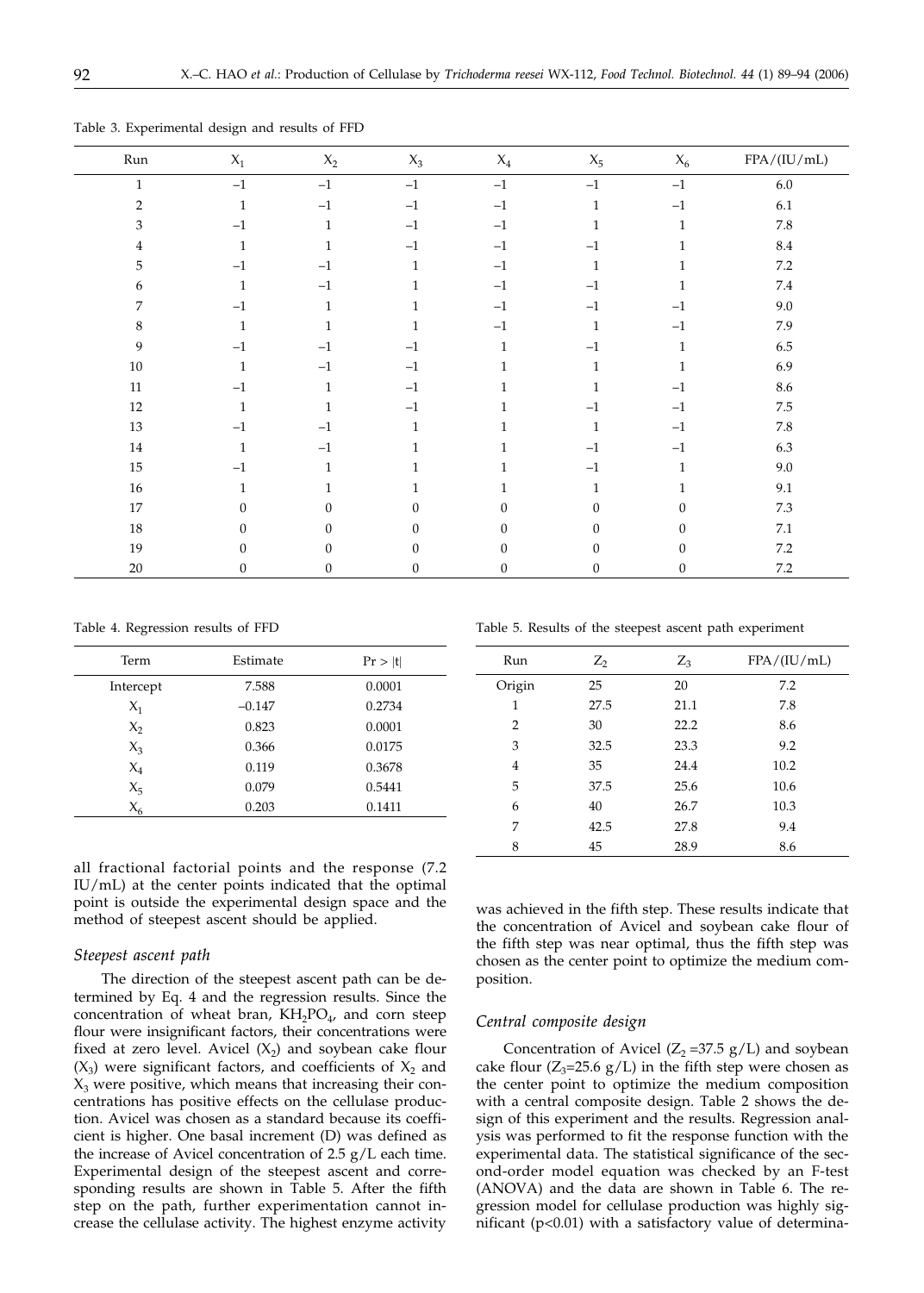| Regression   | DF | Sum of Squares | $R^2$  | F-value | $Pr$ > F |
|--------------|----|----------------|--------|---------|----------|
| Linear       |    | 5.490          | 0.1335 | 10.06   | 0.0087   |
| Quadratic    |    | 33.477         | 0.8142 | 61.35   | 0.0001   |
| Crossproduct |    | 0.240          | 0.0058 | 0.88    | 0.3794   |
| Total model  | ь. | 39.206         | 0.9535 | 28.74   | 0.0002   |

Table 6. ANOVA results for cellulase production obtained from CCD

tion coefficient ( $R^2=0.95$ ), indicating that 95 % of the variability in the response could be explained by the second-order model equation given below (Eq. 5):

$$
y = 10.46 - 0.60 X_2 - 0.57 X_3 - 1.53 X_{22}^2 - 1.76 X_{33}^2 + 0.25 X_2 X_3
$$
 /5/

The ANOVA results showed that this model is appropriate. The test also suggested that the production by *T. reesei* WX-112 was primarily determined by the linear and quadratic terms of Avicel and soybean cake flour of the model and no significant interaction existed between the two factors.

The resulting response surface showed the effect of Avicel and soybean cake flour concentration on the cellulase production (Fig. 1). This result demonstrated that the response surface had a maximum point. The maximum production of cellulase by *T. reesei* WX-112 was obtained in the optimized medium when the initial concentration of Avicel and soybean cake flour was 36.4 and 24.7 g/L, respectively. The maximum response predicted from the model was 10.7 U/mL. Repeated experiments were performed to verify the predicted optimum. The result from three replications (*i.e.* 10.5, 10.7 and 10.6 U/mL) was coincident with the predicted value and the model was proven to be adequate. The final concentration of the medium optimized with RSM was (in  $g/L$ ): wheat bran 30, Avicel 36.4, soybean cake flour 24.7,  $KH<sub>2</sub>PO<sub>4</sub>$  4 and corn steep flour 5. Compared with the original medium, the cellulase activity increased from 7.2 to 10.6 IU/mL.



**Fig. 1**. Response surface plot for the effect of Avicel and soybean cake flour on cellulase production

## **Conclusions**

The results strongly support the mutant selection by the invented plate and the use of RSM for medium optimization. The mutation and the optimization of the me-

dium resulted not only in increasing FPA up to 10.6 IU/ mL but also in reducing the cost of the medium. The invented plate for screening mutants and the chosen method of the optimization of medium composition were efficient, relatively simple and time and material saving.

Recent developments in biochemistry, genetics and protein, as well as in the structure–function relationships of cellulases from bacteria and fungi, have led to speculation and anticipation of their enormous commercial potential in biotechnology and research. However, to meet the growing demand for cellulases and to realize their full potential in biotechnology and research, continued multidisciplinary research on basic and applied aspects is vital.

Our work on cellulase production will be continued with experiments on fed-batch and repeated fed-batch fermentations, aiming at higher yields and productivities. The yield is rather important parameter, as the cost of raw material constitutes a large part of the total production cost. It is also important to produce fermentation broths with high enzyme activities in order to use the cellulases in a commercial hydrolysis process without too much dilution of the hydrolysate. The data obtained in this and future studies will be used to model the process and make economical evaluations of the ethanol production process.

## **References**

- *1.* L. Olsson, B. Hahn-Hagerdahl, Fermentation of lignocellulosic hydrolysates for ethanol production, *Enzyme Microb. Technol. 18* (1996) 312–331.
- *2.* J. Luo, L.M. Xia, J.P. Lin, P.L. Cen, Kinetics of simultaneous saccharification and lactic acid fermentation processes, *Biotechnol. Progr. 13* (1997) 762–767.
- *3.* N.J. Cao, Y.K. Xia, C.S. Gong, G.T. Tsao, Production of 2,3-butanediol from pretreated corn cob by *Klebsiella oxytoca* in the presence of fungal cellulase, *Appl. Biochem. Biotechnol.* (1997) 63–65, 129–139.
- *4.* M. Mandels, Applications of cellulases, *Biochem. Soc. Trans. 13* (1985) 414–416.
- *5.* N.J. Gadgil, H.F. Daginawala, T. Chakrabarti, P. Khanna, Enhanced cellulase production by a mutant of *Trichoderma reesei*, *Enzyme Microb. Technol. 17* (1995) 942–946.
- *6.* Y.C. Ai, D.B. Wilson, Mutation and expression of N233C-D506C of cellulase Cel6B from *Thermobifida fusca* in *Escherichia coli*, *Enzyme Microb. Technol. 30* (2002) 804–808.
- *7.* X.B. Yu, H.S. Yun, Y. Koo, Production of cellulase by *Trichoderma reesei* Rut C30 in wheat bran-containing media, *J. Microbiol. Biotechnol. 8* (1998) 208–213.
- *8.* C. Techapun, T. Charoenrat, M. Watanabe, K. Sasaki, N. Poosaran, Optimization of thermostable and alkaline-tolerant cellulase-free xylanase production from agricultural waste by thermotolerant *Streptomyces* sp*.* Ab106, using the